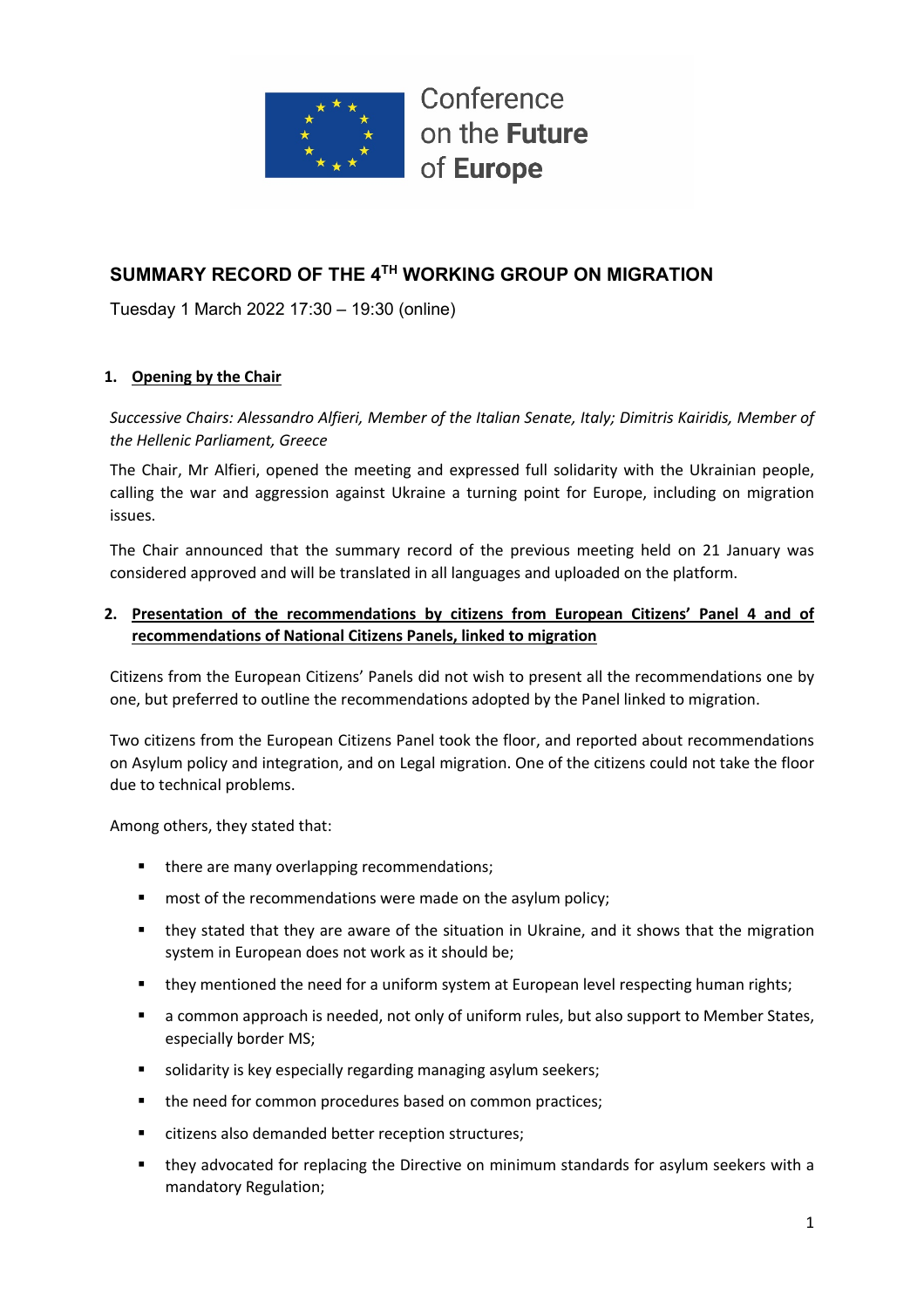

- they called for implementation to be monitored at European level as well;
- they mentioned that the EU should provide assistance to Member States processing of asylum seekers;
- they called for asylum requests to be assessed fasters including the redistribution of asylum seekers in the EU and mentioned that in case of rejection of asylum, the migrants should be repatriated;
- finally, citizens mentioned that integration and return of migrants should be redirected to the European border Member States that are most exposed to migratory flows.

Following this presentation, representatives of the Dutch (NL) and Lithuanian (LT) National Citizens' Panels with recommendations on the theme of migration also presented their recommendations, namely:

- the debate should not lose sight of the finer points, and more attention should be given to the reasons why people flee unsafe countries (NL citizens' panel);
- the distribution of refugees should be fair, with clear criteria (NL citizens' panel);
- the EU should support countries of origin with knowledge and experience to mitigate causes for migration such as climate change or conflicts (NL citizens' panel);
- to set up a commission at EU level, dedicated to migration challenges, to guarantee quicker responses to migration crises and to draw up common guidelines for the management of migration (LT citizens' panel)
- to return to the question of establishing a quota system at EU level (LT citizens' panel)
- to review the EU's open migration policy (LT citizens' panel)
- to speak more actively about migration policy issues and initiate discussions about migration challenges (LT citizens' panel)
- for the EU to pursue an active and rigorous policy towards states using migration flows as a tool for hybrid attacks (LT citizens' panel).

Due to technical issues, one of the citizens representing the French National Citizens' Panel was unable to take the floor.

Due to the technical issues, which prevented two citizens from presenting their recommendations, the Chair decided that the next meeting of the Working Group (WG), to be held in Strasbourg, would start with a follow-up on the presentation of citizens' recommendations.

#### **3. Exchange of views on the citizens' recommendations**

The discussion in the working group was organised around those recommendations or questions linked to migration (19).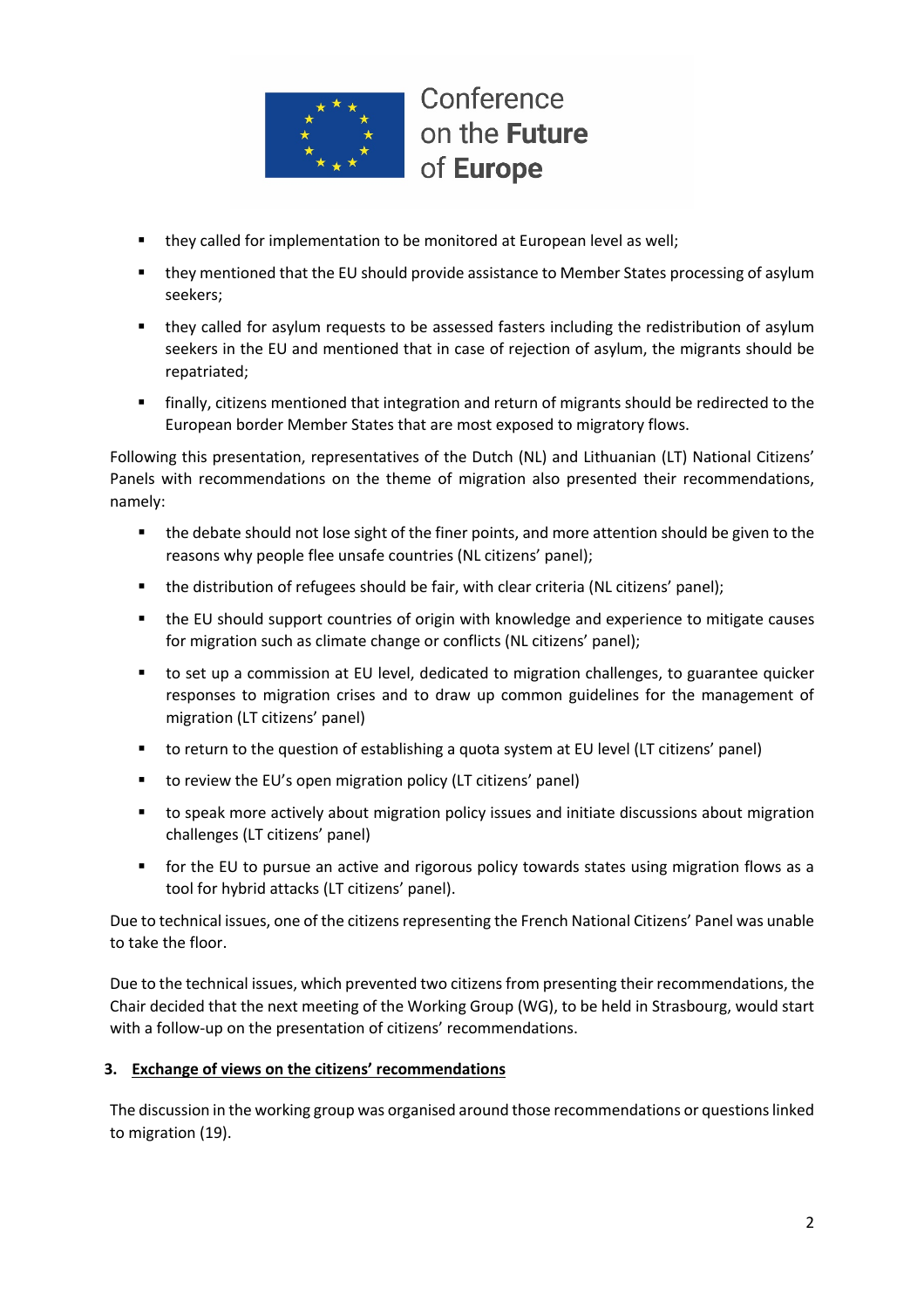

The Chair invited **Vice President Schinas**, participating exceptionally in this Working Group, to present his views on the Conference and on citizens' recommendations. Vice President Schinas stressed the following:

- The importance that the discussion on the future of Europe continues even at the moment clouded by unprecedented events thought relic of the past.
- The process of the Conference should concern more citizens (bottom up approach): the Commission ("Brussels") should not be in the lead (top down approach).
- He welcomed the richness of the contributions and recommendations, highlighting that they are fully aligned to the Commission's work, putting forward a holistic, cohesive and comprehensive EU framework for migration and asylum policies. The VP regretted that despite its economic strength and importance in the world, the Union still does not have a common migration policy.
- He underlined that present times of instrumentalisation, the Ukrainian crisis and an ever increasing insecurity in the world compel us to advance fast and agree on the Pact. He presented the main pillars of the Pact as "a house with three floors":
	- $\circ$  ground level the relations with countries of origin and transit need to build partnership agreements with neighbours to offer better lives in places of origin rather than smuggling;
	- $\circ$  first floor robust collective EU system for managing external border stating that it was not moral, fair and politically acceptable to delegate this responsibility exclusively to Member States of first entry; this is a collective EU responsibility which needs to be assumed together by all EU countries with uniform asylum procedures;
	- o top floor: solidarity and burden-sharing all 27 Member States would have to assume on a basis of repartition key the right solidarity mix to all contribute to responsibility of managing migration

The Members of the WG generally welcomed the recommendations adopted by the European and National Citizens Panels. During the exchange, the following points were made:

- the need for the revision of the Directive on reception conditions (2013/33/EU) was mentioned;
- the need for better care (e.g. reception conditions, education, integration) of unaccompanied minors and vulnerable groups;
- overhaul/abolition of the "Dublin rules";
- focusing external action to tackle root causes of migration in third countries (including climate change and conflict, return and readmission to safe countries and preventing flows from unsafe countries (together with better protection of external borders);
- better integration (added value that refugees bring into EU);
- distinction between refugees and migrants;
- clear criteria for fair distribution of refugees among EU countries;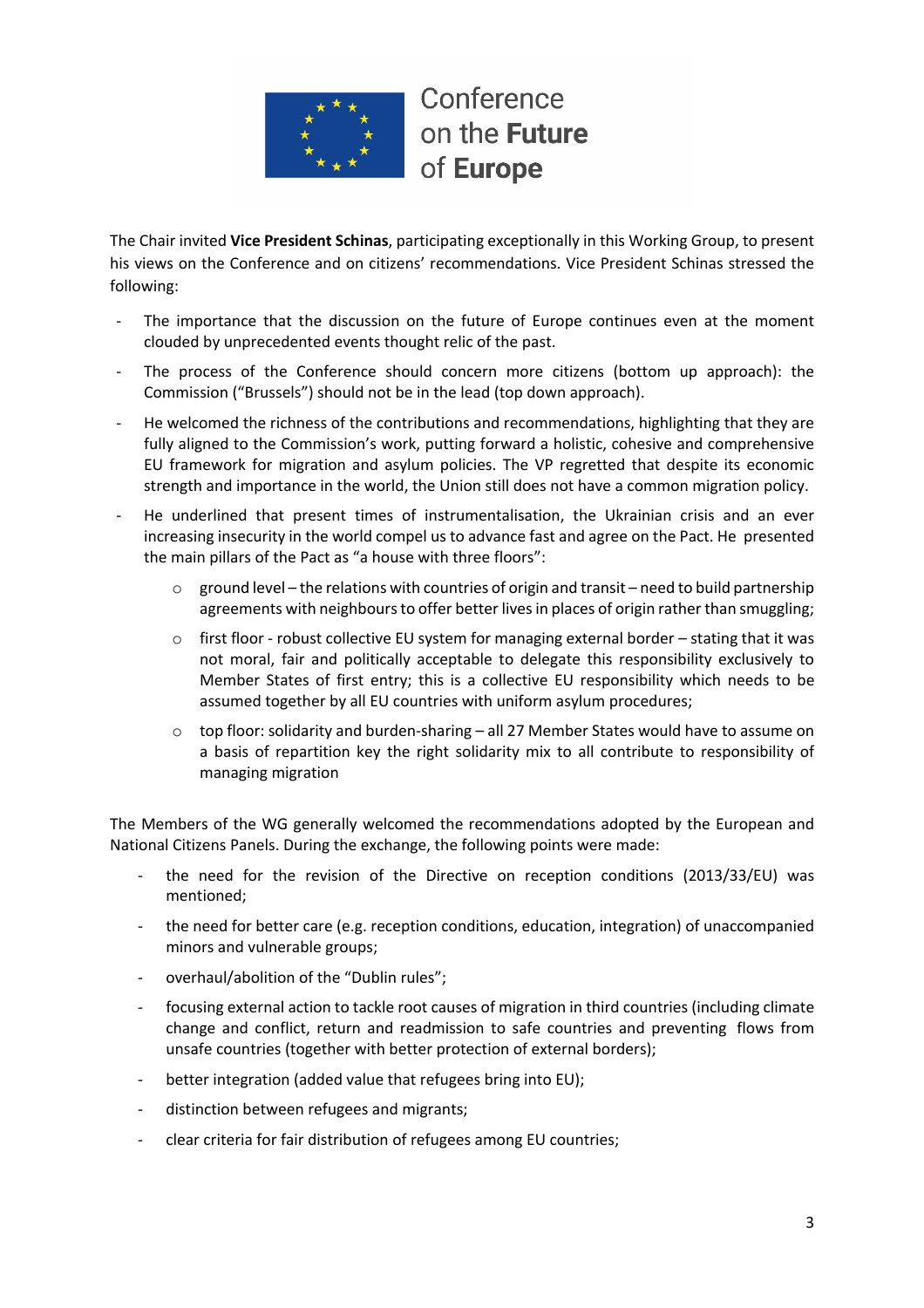

- the importance of the implementation of common guidelines on migration management, of a quota system for migrants linking Common Foreign and Security Policy (CFSP) to solidarity; of more effective policy against instrumentalisation of migrants for political purposes and common action against hybrid attacks common action but also strong criticism against Commission's position against funding of physical barriers which are considered necessary
- the important role of local and regional authorities for the integration of migrants and for a change of mind-set to positive language and messaging around migration;
- recommendations 7, 10, 27, 31 on access to employment, equal labour rights, rapid regularisation of status were particularly acknowledged in one intervention;
- important and increased role for Frontex;
- recommendation 40 on the importance of solidarity was welcomed by a member who, stressed that the Pact represents a total rework of the migration system and expressed hopes that negotiations on the legislative proposals will quickly start;
- the need for a uniform and transparent migration management system based on solidarity and in full respect of human rights was highlighted;
- the need to address the root causes of migration:
- offer safe and legal pathways with an automatic mechanism for relocation criticising that there is too much burden on frontline states;
- the final recommendations should be inclusive, all opinions and recommendations from the different sources including the Platform should be included;
- the importance of the external aspects of migration and in particular mutual beneficial partnerships with third countries;
- stressed the protection of external borders and security threat of instrumentalisation/hybrid war;
- stressed the importance to avoid a system which created pull factors for migrants;
- On the issue of temporary protection, the "residence permits on national law" signals that Ukrainian nationals should return to their country once the crisis had passed.

**The Chair invited Vice President** Schinas to react to the debate. The Vice-President clarified the following:

- priorities tend to be fragmented; partial approaches/solutions are not valid, all aspects need to be equally built and resilient to help the EU cope effectively and in a sustainable manner with migratory flows; it is vitally important to strike the right political balance between responsibility and solidarity, where solution are capable of addressing the needs of every Member States regardless of geographical location.
- legal migration Europe needs skilled workers in many areas, like healthcare, digital, green economics, cyber security; important to organise the legal migration system to match needs with available expertise and resources in neighbouring countries (to the EU) to produce skills and talent partnerships.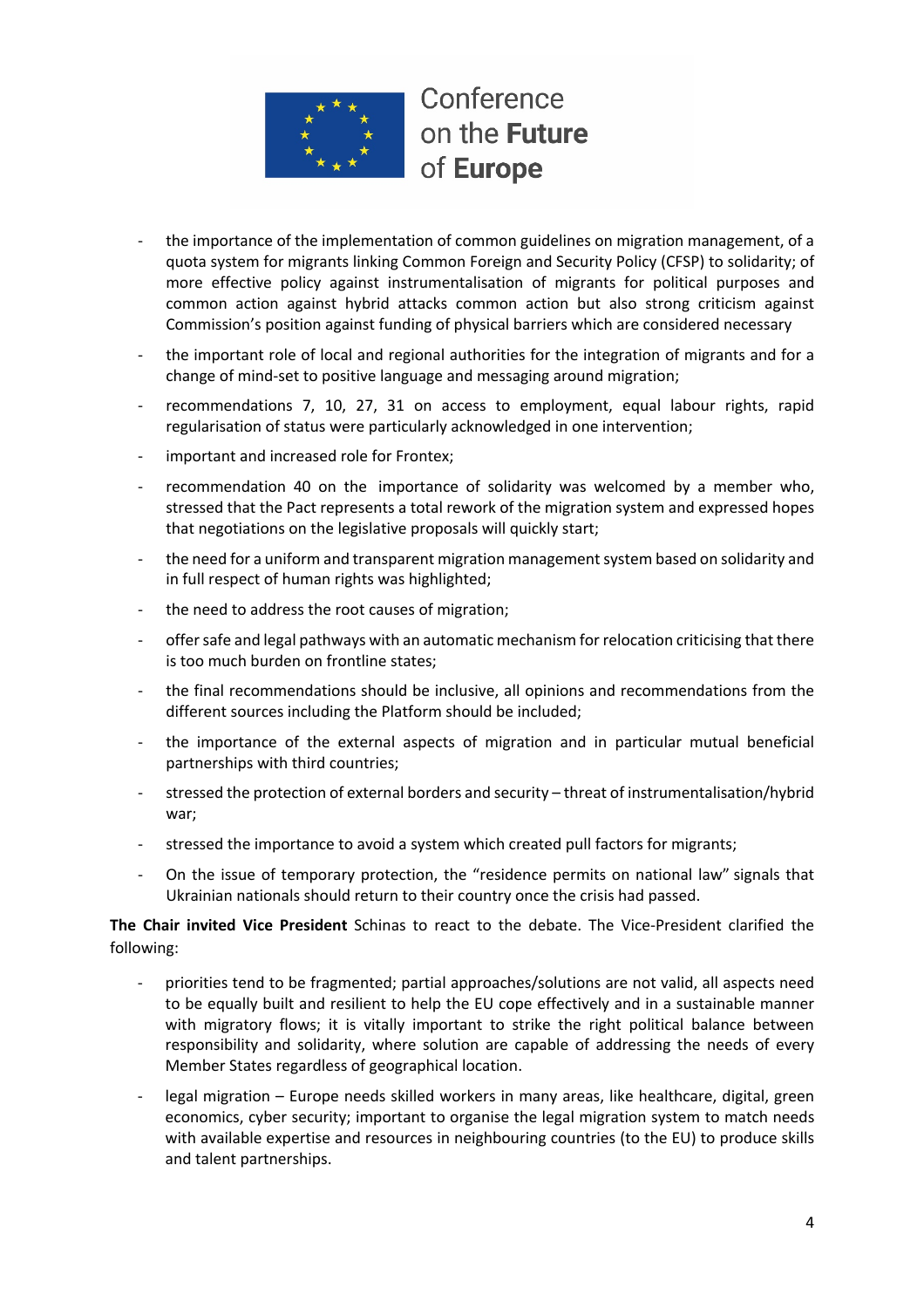

the Vice President announced that the European Commission would very soon adopt proposals to activate the temporary protection Directive, offering to people coming from Ukraine temporary protection to ensure automatic access to health, education and housing system, granting resident permits. This measure is also a means to help Member States in first line of reception and constitutes a piece in the puzzle of EU response to the war in Ukraine.

## **4. Concluding remarks by the former Chair**

The former Chair congratulated citizens for their commitment and their hard work. He also expressed hope towards the results of the Conference.

## **5. Closing by the Chair**

The Chair informed the Members that the next meeting of the Working Group is on 11 March 2022 in Strasbourg, highlighting that citizens will be invited to discuss once more their recommendations.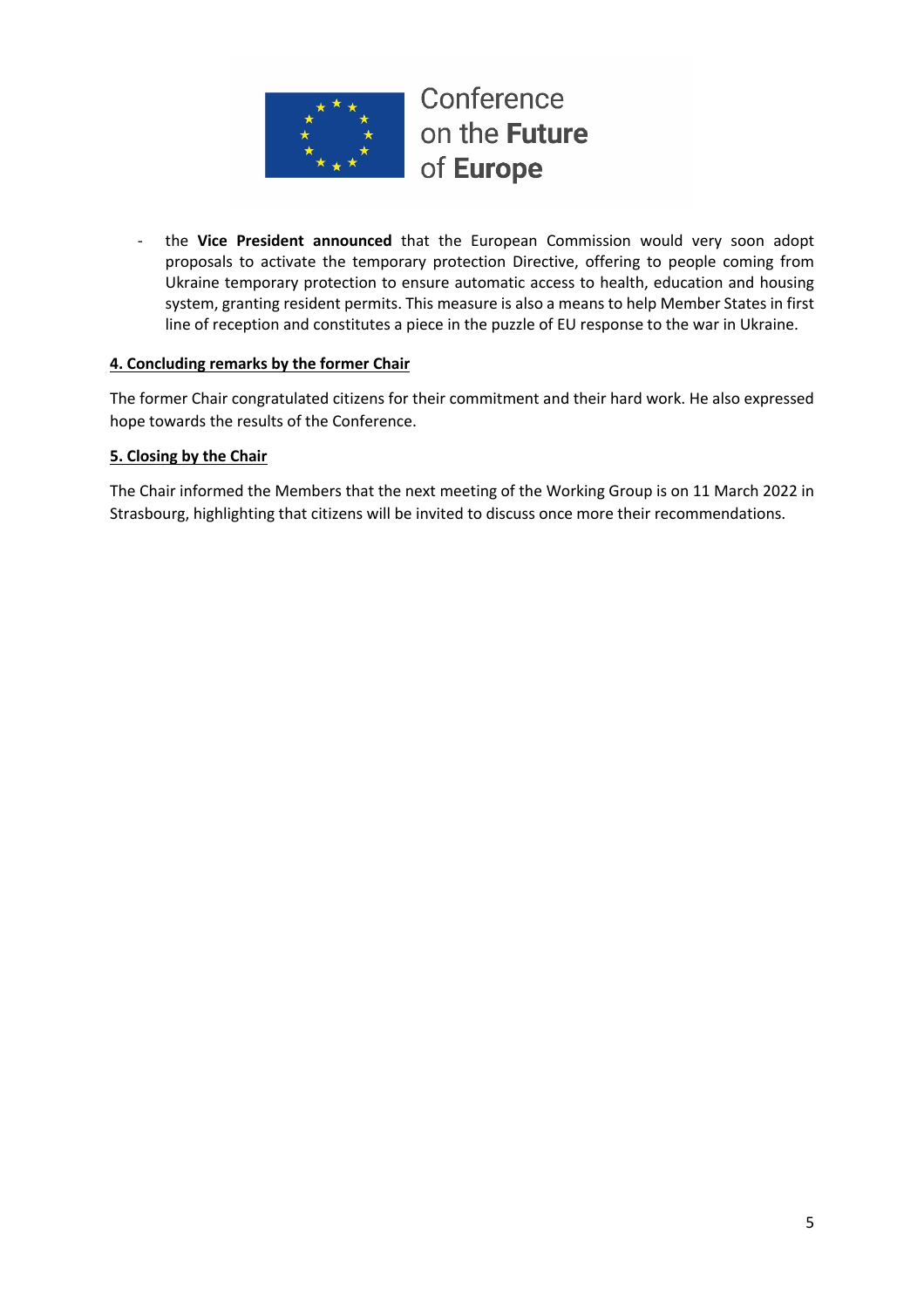

# **Annex: list of members**

| Mr | Carmelo      | <b>ABELA</b>           | Council                                            |
|----|--------------|------------------------|----------------------------------------------------|
| Mr | Arnoldas     | <b>ABRAMAVICIUS</b>    | Council                                            |
| Mr | Alessandro   | <b>ALFIERI</b>         | <b>National Parliaments</b>                        |
| Ms | Abir         | <b>AL-SAHLANI</b>      | <b>European Parliament</b>                         |
| Mr | Konstantinos | ANDREADAKIS            | European citizens panels                           |
| Mr | Marc         | ANGEL                  | <b>European Parliament</b>                         |
| Mr | Malik        | <b>AZMANI</b>          | <b>European Parliament</b>                         |
| Mr | Pernando     | <b>BARRENA ARZA</b>    | <b>European Parliament</b>                         |
| Mr | Gunnar       | <b>BECK</b>            | <b>European Parliament</b>                         |
| Mr | Magnus       | <b>BERNTSSON</b>       | Local/Regional representative                      |
| Ms | Marjolijn    | <b>BULK</b>            | European<br>Economic<br>Social<br>and<br>Committee |
| Mr | Jaroslav     | <b>BŽOCH</b>           | <b>National Parliaments</b>                        |
| Mr | Luís         | <b>CAPOULAS SANTOS</b> | <b>National Parliaments</b>                        |
| Ms | Liina        | <b>CARR</b>            | <b>Social Partners</b>                             |
| Ms | <b>Iness</b> | <b>CHAKIR</b>          | National citizens panels/events                    |
| Ms | Laura Maria  | <b>CINQUINI</b>        | European citizens panels                           |
| Ms | Gabriella    | CÍVICO                 | Civil Society                                      |
| Mr | Angel        | <b>DZHAMBAZKI</b>      | <b>European Parliament</b>                         |
| Ms | Karoline     | <b>EDTSTADLER</b>      | Council                                            |
| Ms | Julia        | <b>EICHBERGER</b>      | European citizens panels                           |
| Mr | Joseph       | <b>ELLIS</b>           | <b>National Parliaments</b>                        |
| Mr | Harris       | <b>GEORGIADES</b>      | <b>National Parliaments</b>                        |
| Mr | Vasil        | <b>GEORGIEV</b>        | Council                                            |
| Ms | Elsie        | GISSLEGÅRD             | National citizens panels/events                    |
| Ms | Sunčana      | <b>GLAVAK</b>          | <b>European Parliament</b>                         |
| Mr | Ľudovít      | <b>GOGA</b>            | <b>National Parliaments</b>                        |
| Ms | Hafida       | <b>GUELLATI</b>        | European citizens panels                           |
| Ms | Gabriela     | <b>HEGENBERG</b>       | European citizens panels                           |
| Ms | Ylva         | <b>JOHANSSON</b>       | <b>European Commission</b>                         |
| Mr | Dimitris     | <b>KAIRIDIS</b>        | <b>National Parliaments</b>                        |
| Mr | Jeroen       | <b>LENAERS</b>         | <b>European Parliament</b>                         |
| Mr | Cees         | LOGGEN                 | Local/Regional representative                      |
| Ms | Oudekki      | LOONE                  | <b>National Parliaments</b>                        |
| Mr | Arminas      | LYDEKA                 | <b>National Parliaments</b>                        |
| Ms | Aurora       | MEJÍA ERRASQUÍN        | Council                                            |
| Ms | Augusta      | <b>MONTARULI</b>       | <b>National Parliaments</b>                        |
| Ms | Nathalie     | <b>OBERWEIS</b>        | <b>National Parliaments</b>                        |